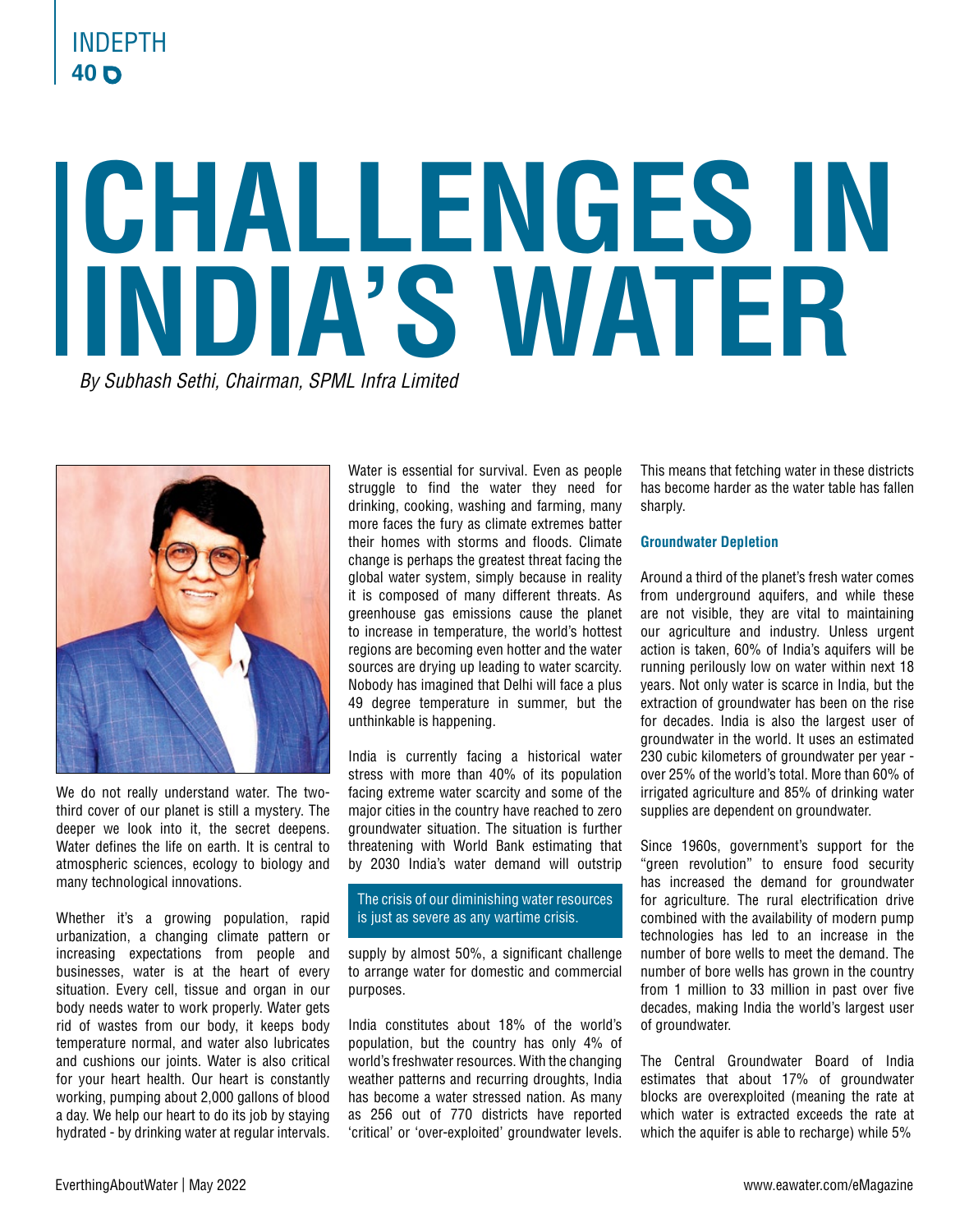are at critical and 14% at semi-critical stages. The situation is particularly alarming in three major regions – north-western, western, and southern peninsula.

Groundwater quality is very important because the consequences of contaminated groundwater for human health, agriculture, and the economy are critical. The chemical and microbiological quality of groundwater is central to its utility, yet the resource remains vulnerable to contamination from both natural processes and human activities.

# **Water Pollution**

Tackling water pollution is an enormous challenge, as it encompasses everything from sewage entering into drinking water supply to the endless plastic waste pouring into river systems around the world. According to the United Nations, around 80% of generated wastewater containing anything from the human waste to industrial discharges goes untreated.

Water Aid, working on water, sanitation and hygiene finds that an alarming 80% of India's surface water is polluted. Central Pollution Control Board estimates that 75-80 per cent of water pollution by volume is from domestic sewage, while untreated sewage flowing into water bodies including rivers have almost doubled in recent years.

The urban India is currently generating nearly 73,000 MLD of sewage per day which is expected to increase to over 87,000-97,000 MLD by 2025. Presently, there are only 28%

of generated sewage is being actually treated leaving a big gap of 72% not receiving any form of treatment and released into water bodies. While the industrial water demand is increasing, there is still a big gap in the treatment of industrial effluents.

Wastewater treatment has become essential to not only address the shortage of fresh water but also saving the surface and ground water sources from further contamination. SPML Infra Limited has been promoting sustainable integrated water management systems and established a leading position in the treatment of wastewater from design to application of technology, construction to management and operation of sewage treatment plants, effluent treatment plants, tertiary and water reuse treatment plants, sludge treatment, bio-gas & power generation. It has the capabilities to provide reuse with recovery of resources from waste as well as solutions for proper treatment and disposal of wastewater with specific processes such as anaerobic, anoxic, and aerobic. SPML Infra has executed numerous wastewater treatment plants across the country which is fully equipped with modern technology and automation system for reliable and efficient operation and maintenance.

#### **Poor Infrastructure**

The most obvious issue with water supply is poor condition and failings of infrastructure, among the biggest barriers to keeping water safe and supplied. Water must be transported around in vast networks of pipes and dealt with at treatment plants, and these take a lot of



**68 MLD Water Treatment Plant, Hubli-Dharwad, Karnataka**

maintenance and investment. While there are many problems contributing to this situation, the impending one is that the country is losing around 3.4 trillion litres of water each year to old and leaking pipes. The average household leaks can account for nearly 45,500 litres of water wasted every year and 10% of homes have leaks that waste 1, 46,000 litres or more in a year. The World Bank has calculated that

We have seen water availability change drastically in India from abundance to almost half of the population living in a true water crisis.

the cost of non-revenue water due to frequent leaks along with standard theft and billing errors exceeds \$14 billion globally and increasing.

The water needs to be transported, treated, and discharged. India is facing a huge challenge of dismal state of its water infrastructure treatment plants, pipe networks, and sewer systems in a state of disrepair. While almost 50% of supplied water is lost in India as nonrevenue water due to leaky pipes and poor control, the water utilities tend to ignore growing infrastructure issues until disaster strikes.

A classic example of attending the water loss issue is in Bangalore. The city water utility, Bangalore Water Supply and Sewerage Board has implemented a water loss management project and saved about 170 MLD of treated water in the project areas. SPML Infra has executed a part of this project in 43 DMAs having around a million populations, where it has replaced 50- 60 year old pipes and innovative leak detection technology were used to accurately identify and locate hidden leaks in large and small pipes and fixed them with sustainable methods with GSM/ GPRS communication system for measuring flow and pressure control. The determined effort to improve the situation helped in significantly reducing water losses from as high as 72.56% in some area to reduce it to 10.24% with average of all DMAs reduction from 53% to 21%, saving almost 50 million litres' of potable water per day. Saved water is being used to provide drinking water facilities to over 110 newly developed settlements of Bengaluru.

# **Inaccurate Pricing**

Water is seriously undervalued in India due